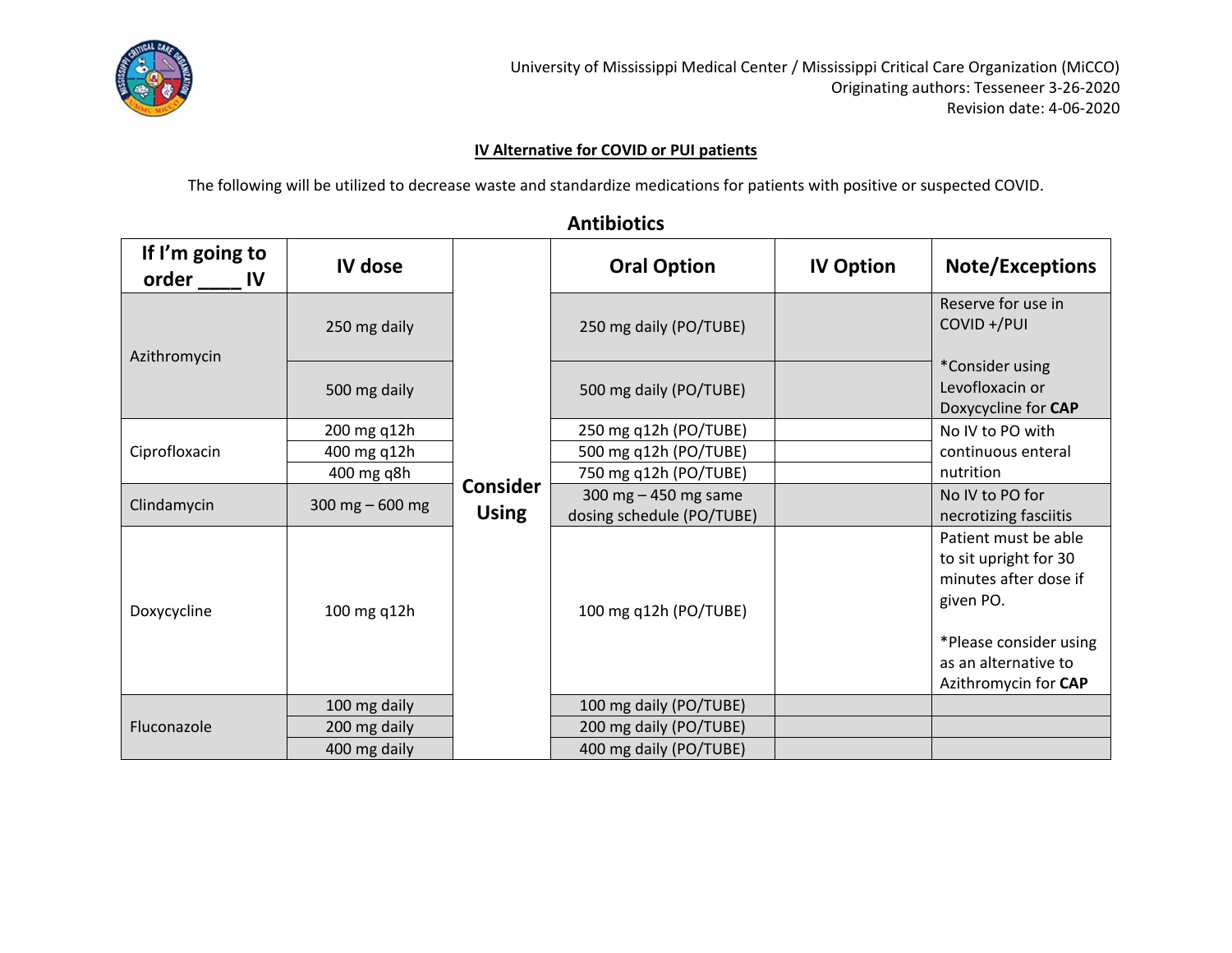

### **Antibiotics**

| If I'm going to<br>order<br><b>IV</b>                             | IV dose                           |                                 | <b>Oral Option</b>                                                                                                                                                | <b>IV Option</b>         | <b>Note/Exceptions</b>                                                                  |                                                                                     |
|-------------------------------------------------------------------|-----------------------------------|---------------------------------|-------------------------------------------------------------------------------------------------------------------------------------------------------------------|--------------------------|-----------------------------------------------------------------------------------------|-------------------------------------------------------------------------------------|
|                                                                   | 250 mg daily                      |                                 | 250 mg daily (PO/TUBE)                                                                                                                                            |                          | No IV to PO with<br>continuous enteral                                                  |                                                                                     |
| Levofloxacin                                                      | 500 mg daily                      |                                 | 500 mg daily (PO/TUBE)                                                                                                                                            |                          | nutrition                                                                               |                                                                                     |
|                                                                   | 750 mg daily                      |                                 | 750 mg daily (PO/TUBE)                                                                                                                                            |                          | * Please consider using<br>as an alternative to<br>Azithromycin for CAP                 |                                                                                     |
| Linezolid                                                         | 600 mg q12h                       |                                 | 600 mg q12h (PO/TUBE)                                                                                                                                             |                          |                                                                                         |                                                                                     |
| Metronidazole                                                     | 500 mg q8h                        |                                 | 500 mg q8h (PO/TUBE)                                                                                                                                              |                          |                                                                                         |                                                                                     |
|                                                                   | 500 mg q12h                       |                                 | 500 mg q12h (PO/TUBE)                                                                                                                                             |                          |                                                                                         |                                                                                     |
| Minocycline                                                       | 100 mg q12h                       | <b>Consider</b><br><b>Using</b> |                                                                                                                                                                   | 100 mg q12h (PO/TUBE)    |                                                                                         | Patient must be able<br>to sit upright for 30<br>minutes after dose if<br>given PO. |
| Rifampin                                                          | 600 mg daily                      |                                 | 600 mg daily (PO/TUBE)                                                                                                                                            |                          |                                                                                         |                                                                                     |
| SMX/TMP                                                           | $5 - 20$ mg<br>TMP/kg/day divided |                                 | Same dosing schedule<br>160 mg TMP = 1 double<br>strength tab (PO)<br>80 mg TMP = $1$ single<br>strength tab (PO)<br>SMX/TMP suspension 5 mL =<br>TMP 40 mg (TUBE |                          | Utilize suspension for<br>administration via<br>enteral access device.                  |                                                                                     |
| Vancomycin (IV) -<br><b>EXCLUDING</b><br>bacteremia<br>indication |                                   |                                 | 600 mg q12h (PO/TUBE)                                                                                                                                             | Linezolid 600 mg<br>q12h | *May begin IV on day<br>1, but re-evaluate on<br>day 2 for conversion to<br>PO therapy. |                                                                                     |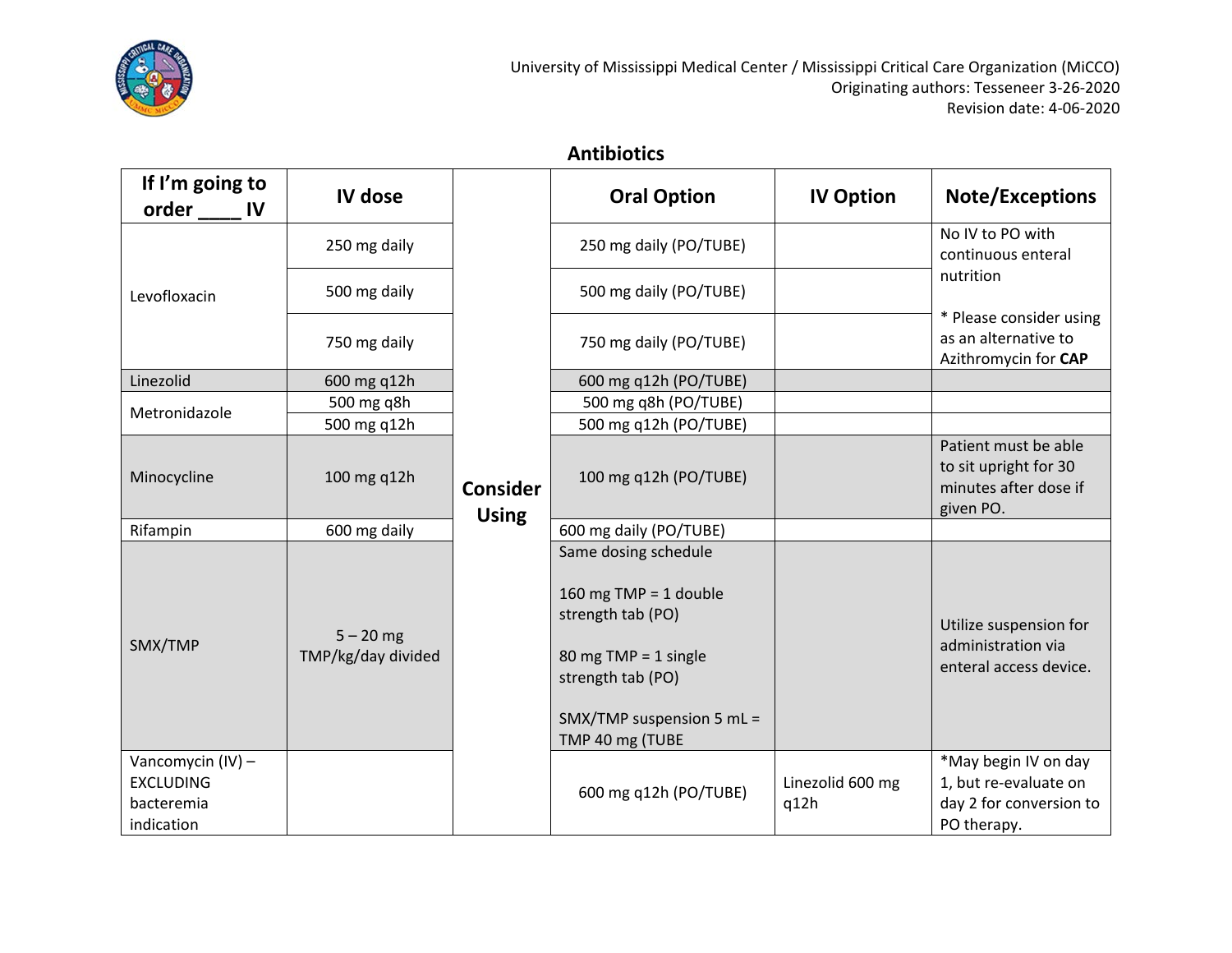

# **DVT Prophylaxis**

| If I'm going to order     |                                 | <b>Alternative</b>                                                                                                                                                                                                                                                                                                       | <b>Exceptions</b>                                                             |
|---------------------------|---------------------------------|--------------------------------------------------------------------------------------------------------------------------------------------------------------------------------------------------------------------------------------------------------------------------------------------------------------------------|-------------------------------------------------------------------------------|
| Heparin 5000 units SC TID | <b>Consider</b><br><b>Using</b> | $CrCl > 30$ mL/min<br>BMI < 40 (normal renal function):<br>enoxaparin 40 mg SQ daily at 0800<br>BMI > 40 (normal renal function) ):<br>enoxaparin 40 mg SQ BID at 0800 & 2000<br>BMI > 50 (normal renal function) ):<br>enoxaparin 60 mg SQ BID at 0800 & 2000<br>$CrCl < 30$ mL/min<br>Enoxaparin 30 mg SC daily @ 0800 | *ESRD requiring RRT -<br>use Heparin 5000 units<br>SC BID at 0800 and<br>2000 |
|                           |                                 | <b>ESRD</b><br>Heparin 5000 units SC BID                                                                                                                                                                                                                                                                                 |                                                                               |

# **DVT/PE Treatment**

| If I'm going to order                                | <b>Consider using</b>                                                                                   | <b>Exceptions</b>         |
|------------------------------------------------------|---------------------------------------------------------------------------------------------------------|---------------------------|
| Heparin continuous infusion                          | Enoxaparin 1.5 mg/kg SQ daily @ 0800<br>-Check an anti-Xa level 4 hours (1200)<br>after 2nd or 3rd dose | <b>ESRD requiring RRT</b> |
| Argatroban infusion (treatment) due to<br><b>HIT</b> | Arixtra<br><50 kg: 5 mg once daily<br>50 to 100 kg: 7.5 mg once daily<br>>100 kg: 10 mg once daily      |                           |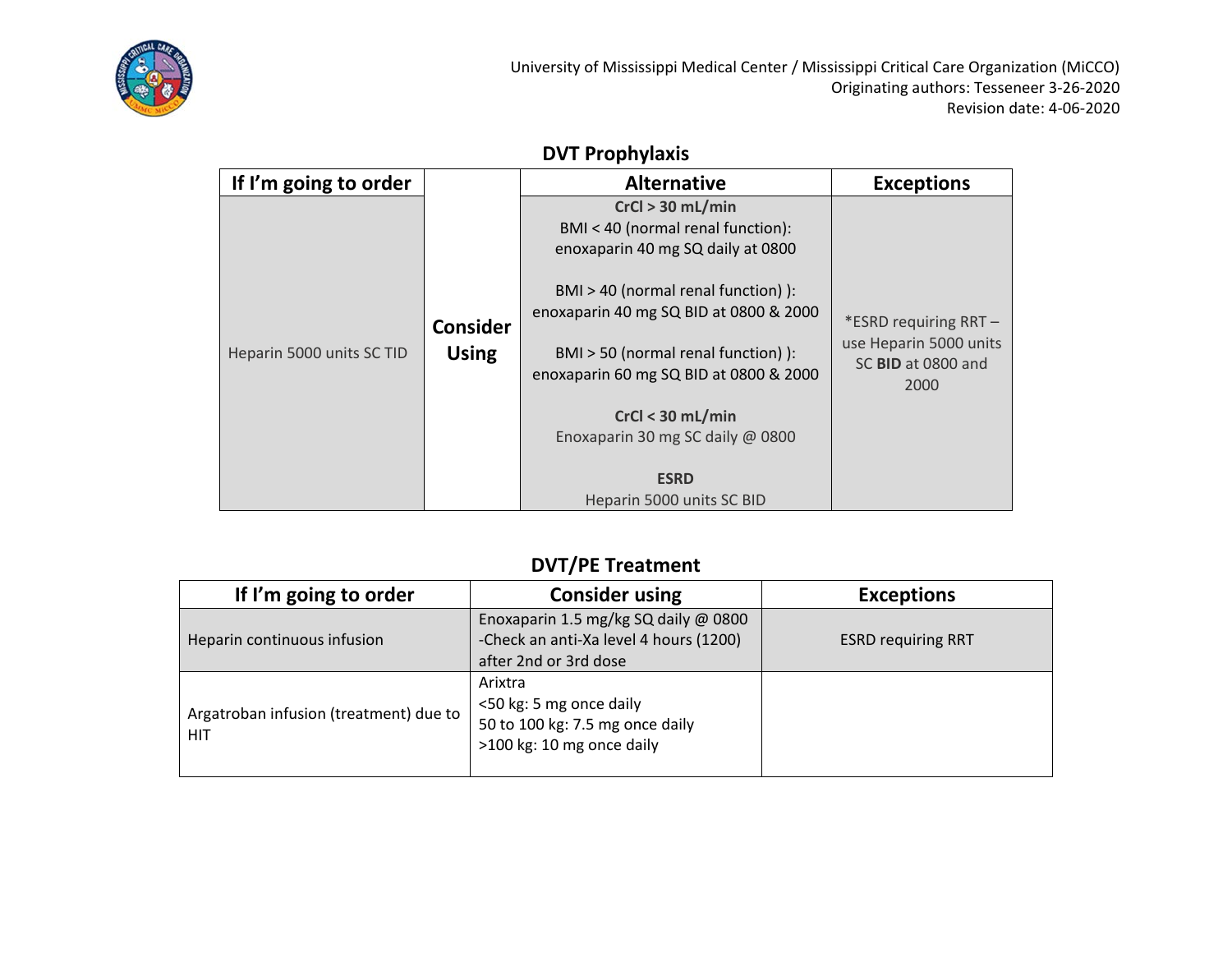

# **Stress Ulcer Prophylaxis**

| If I'm going to order     | <b>Consider using</b>                                                  |
|---------------------------|------------------------------------------------------------------------|
| Famotidine IV twice daily | Pantoprazole 40 mg IV daily or<br>Esomeprazole 40 mg per tube<br>dailv |

# **Electrolytes**

| If I'm going to<br>order<br>IV                  | <b>Current</b><br><b>Electrolyte Level</b> |                                 | <b>Oral Option</b>                                                           | <b>Note/Exceptions</b>                                |
|-------------------------------------------------|--------------------------------------------|---------------------------------|------------------------------------------------------------------------------|-------------------------------------------------------|
| Phosphorus replacement                          | $1.7 - 1.9$ mg/dL                          |                                 | 2 tabs K-Phos Neutral QID for 4<br>doses<br>$(1$ tab = 1.1 mEq of potassium) | If phosphate $>$ 2mg/dl,<br>and patient in NOT NPO    |
| *Replace with IV if Phos <<br>$\vert$ 1.7 mg/dL | $2 - 2.5$ mg/dL                            | <b>Consider</b><br><b>Using</b> | 2 tabs K-Phos Neutral QID for 2<br>doses<br>$(1$ tab = 1.1 mEq of potassium) | utilize enteral replacement                           |
| Potassium replacement                           | $K$ 3.5 – 3.9 mmol/L                       |                                 | 20 mEq of liquid potassium<br>chloride                                       | If potassium > 3mmol/L,<br>patient is NOT NPO, and    |
| *Replace with IV if $K < 3$<br>mmol/L           | $K$ 3.0 – 3.4 mmol/L                       |                                 | 40 mEq of liquid potassium<br>chloride                                       | no current arrhythmias<br>utilize enteral replacement |